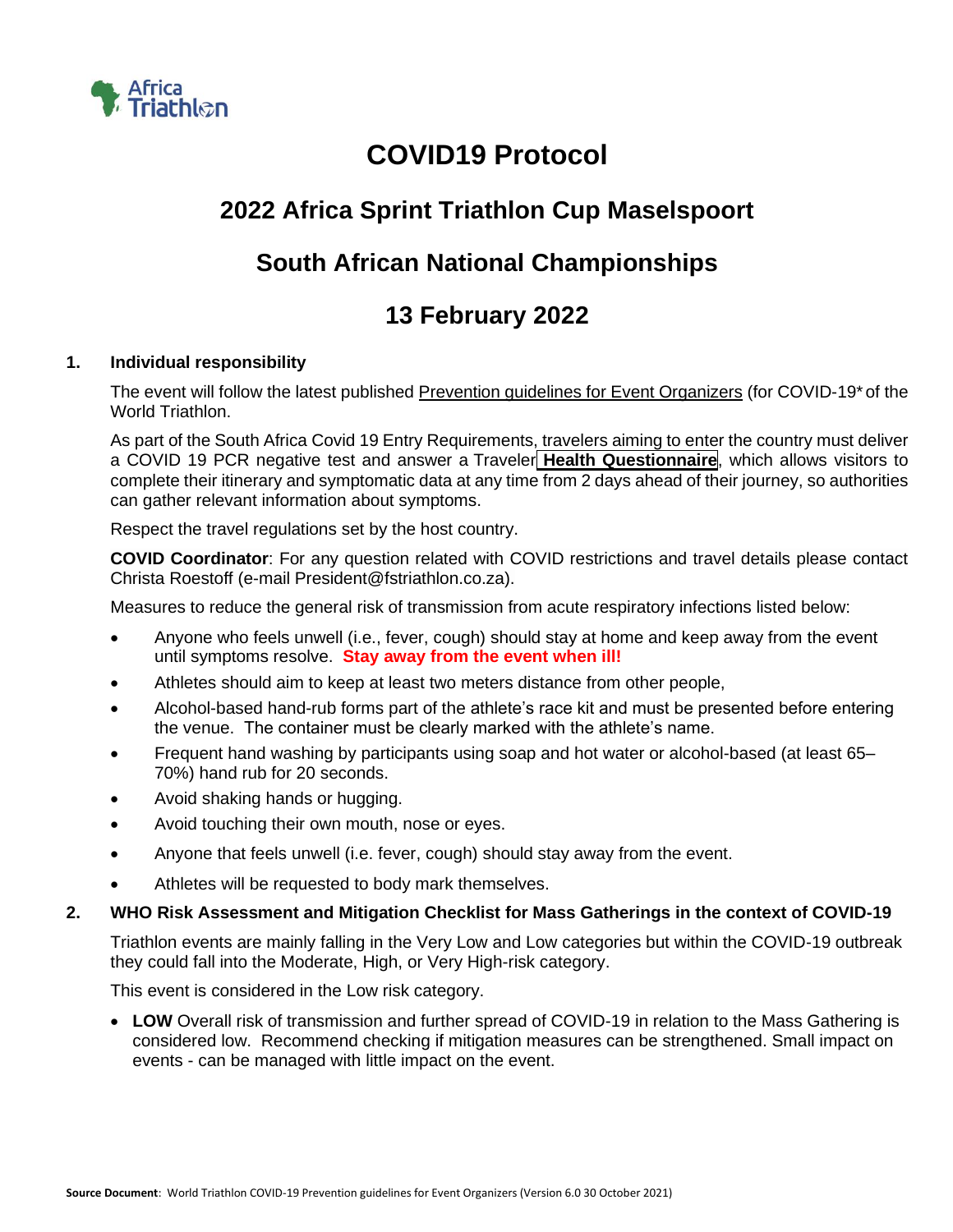

### **3. Participants' health screening (athletes, coaches, officials, LOC staff)**

- Athletes racing in a triathlon event must monitor their health status continuously (including taking their temperature and monitoring for any symptoms) from 14 days before and during the event.
- Temperature check will be carried out every day at the entrance of the venue.
- Temperature higher than 37.5°C will be reported to the Medical Director and Medical Staff of the event.
- All athletes, coaches, officials and LOC staff participating in an event must fill in a Pre-Event Questionnaire upon arrival to the venue.
- The Pre-Event Questionnaire can be found in Appendix 1. The pre-event questionnaire should be submitted to the Provincial Team Manager before registration, but not earlier than 24 hours before the event starts.
- In cases where this certificate is not provided, the athlete will not be allowed to compete.

### **4. Use of mask/mouth-nose face covering and rubber/disposable gloves**

- World Triathlon mandates the use of masks/mouth-nose face covering by volunteers, and officials and other accredited clients that are in contact with athletes (e.g., registration, transition zone, start area, post finish area). The use of face shields is strongly advised in areas with high risk, such as the finish line.
- Athletes are required to wear masks/mouth-nose face covering during any non-competition activity (e.g. registration, race package distribution/race package pick up). On race day, athletes should wear a disposable mask until the last minute. A garbage bin will be placed near the starting line so athletes can throw away their masks.
- The LOC is only responsible for providing masks/mouth-nose face covering and rubber/disposable gloves to its volunteers and staff along with a contingency amount for medical needs. All other accredited clients must bring their own equipment.

### **(Please be reminded when wearing rubber/disposable gloves and masks/ mouth-nose face covering not to dispose of them in the regular garbage bins but only in the specific bins provided by the LOC.)**

#### **5. Participants' conduct**

The following measures are recommended to be in place:

- Daily health screening by participants.
- Physical (at least 2 meters) separation of athletes, officials, and support staff. Spectators should follow the social distancing rules that are requested by the Government of South Africa.
- Athletes are required to wear masks/mouth-nose face covering during any non-competition activity.
- Sharing of equipment should be prohibited, in particular ensuring that water bottles and cups are not shared.
- Anyone due to participate in the event who is feeling ill should not come to the venue and be advised of the designated contact online or by telephone.
- Detailed contact details of each participant must be available to the organizing committee.
- Inform everyone involved with the event over 65 years old and any person with compromised health conditions of the greatest possibility for serious consequences in case of contamination and recommending them to take greater preventive measures or even not-participating.
- Athletes are advised not to be bare feet when moving around the venue facility.
- Spitting out of saliva before, during or after the race will lead to disqualification.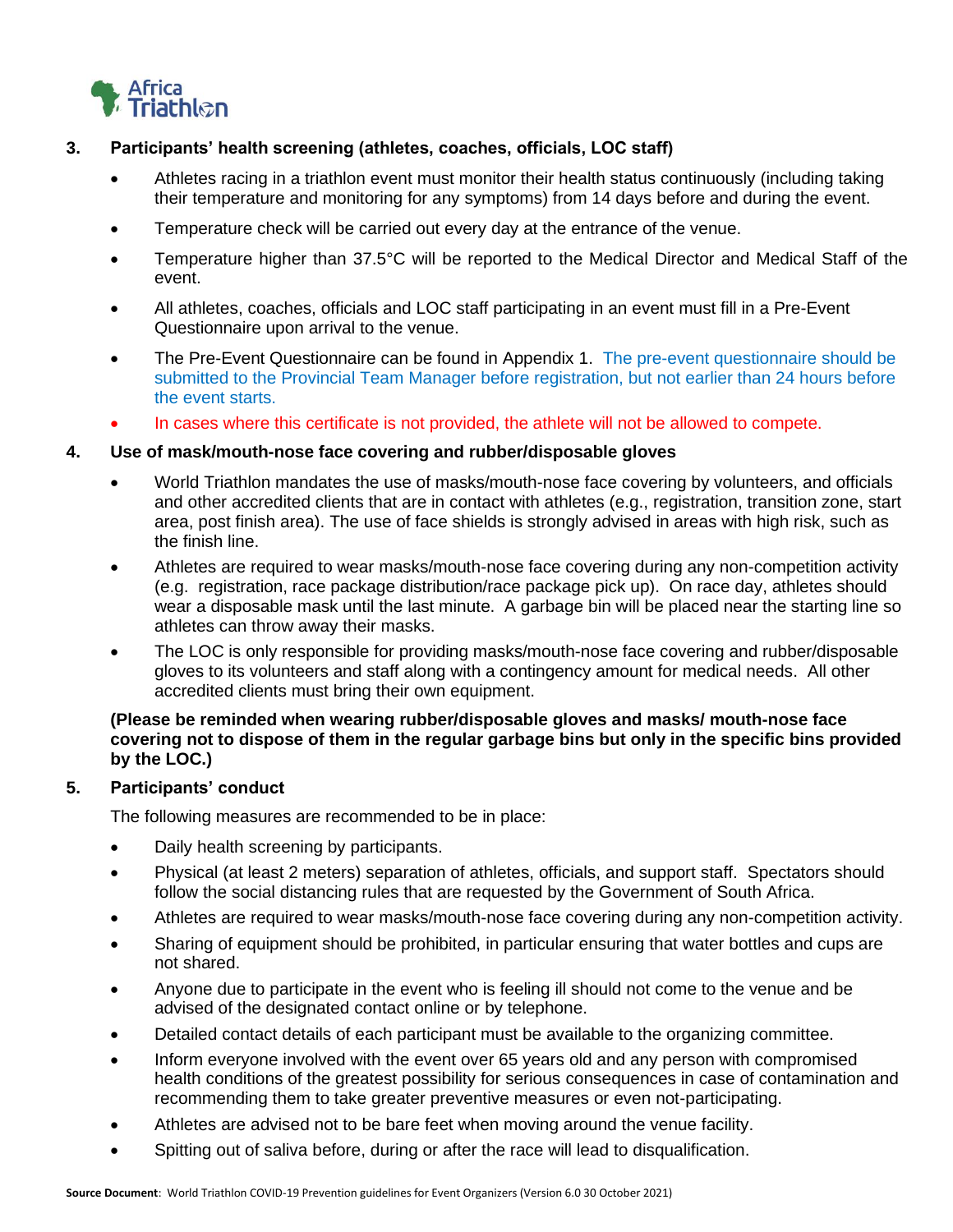

• Any participant that does not comply with the established prevention procedures around the COVID-19 protocols will not be allowed to participate in the event and will be asked to leave the venue.

**6. Spectators' flows in venue areas (controlled accessed areas)**

- Physical (at least 2 meters) separation of athletes, officials, and support staff.
- Spectators must wear masks/mouth-nose face covering from entering the venue until leaving.
- Be self-sufficient bring your own hand sanitizer and refreshments.
- Arrive in good time to go through all necessary entry procedures, and plan where you wish to view the event ahead of time.
- Maintain good hand hygiene throughout; it is suggested that spectators bring their own handsanitizing gel.

#### **Advice on attending.**

Before attending the event, parents are advised to check for any signs of COVID-19 symptoms. Parents should not attend if they present these symptoms:

- Temperature of + 38.0 cel / 100 far
- A persistent cough
- Loss of sense of taste and smell

### **7. Athletes' services**

#### **Athletes' and coaches' briefing**

- At World Triathlon events, all coaches' briefings are cancelled.
- The athletes' briefing is not mandatory.

Special rules for the 2022 AFRICA TRIATHLON CUP MASELSPOORT race:

- There are no penalties for those who arrive late or miss the online briefing.
- The race briefing will be available on the events' website.
- The TD (Jan Sterk: email: [jans@couzyn.co.za\)](mailto:jans@couzyn.co.za) will be available for any clarifications.
- Clarifications may also be directed to the TD at the non-compulsory race briefing as indicated on the Competition Schedule.

#### **Race package distribution**

The athlete must pick up the race pack in person at the venue as indicated on the Competition Schedule.

#### **Course familiarizations**

- Course familiarization will take place on Saturday as per Competition Schedule.
- Official trainings are not planned.

#### **Transition zone (check in/out)**

- The distance of 2m between athletes must be respected at the waiting area outside the transition zone.
- All equipment checks must be carried out as visual checks.
- The officials may need to do a physical check. In this case, sanitary wipes will be available to athletes for wiping down equipment after officials have checked the equipment.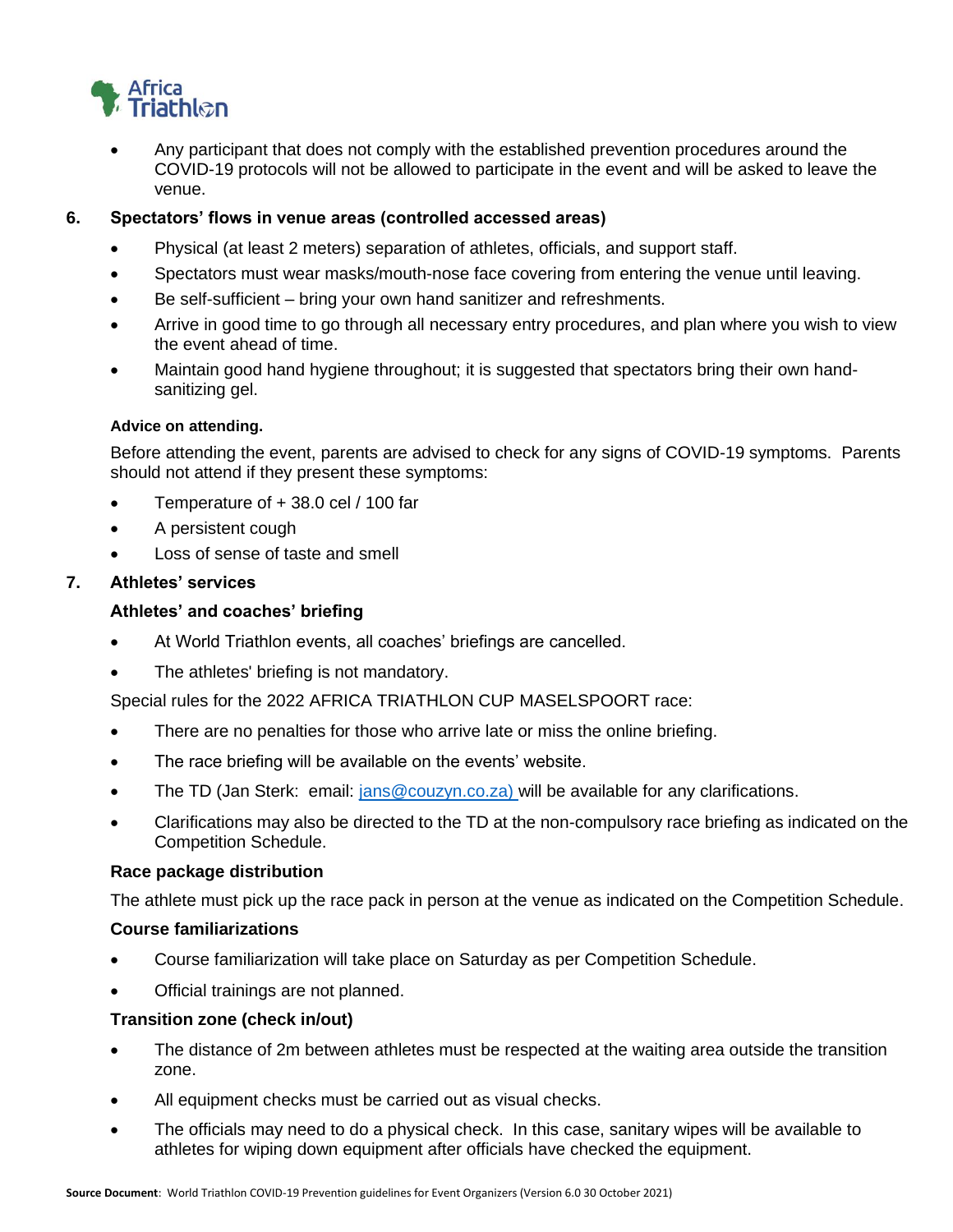

- Athletes are advised to wear masks/mouth-nose face covering during the check-in process
- Only self body marking (AG) is allowed or tattoo race numbers provided by the LOC (Elite/U23 Juniors).
- Any minor bike maintenance (pump air, etc) should be performed by the athletes. The bike mechanics should perform only major maintenance. The tools used by athletes/bike mechanics must be disinfected after each use.